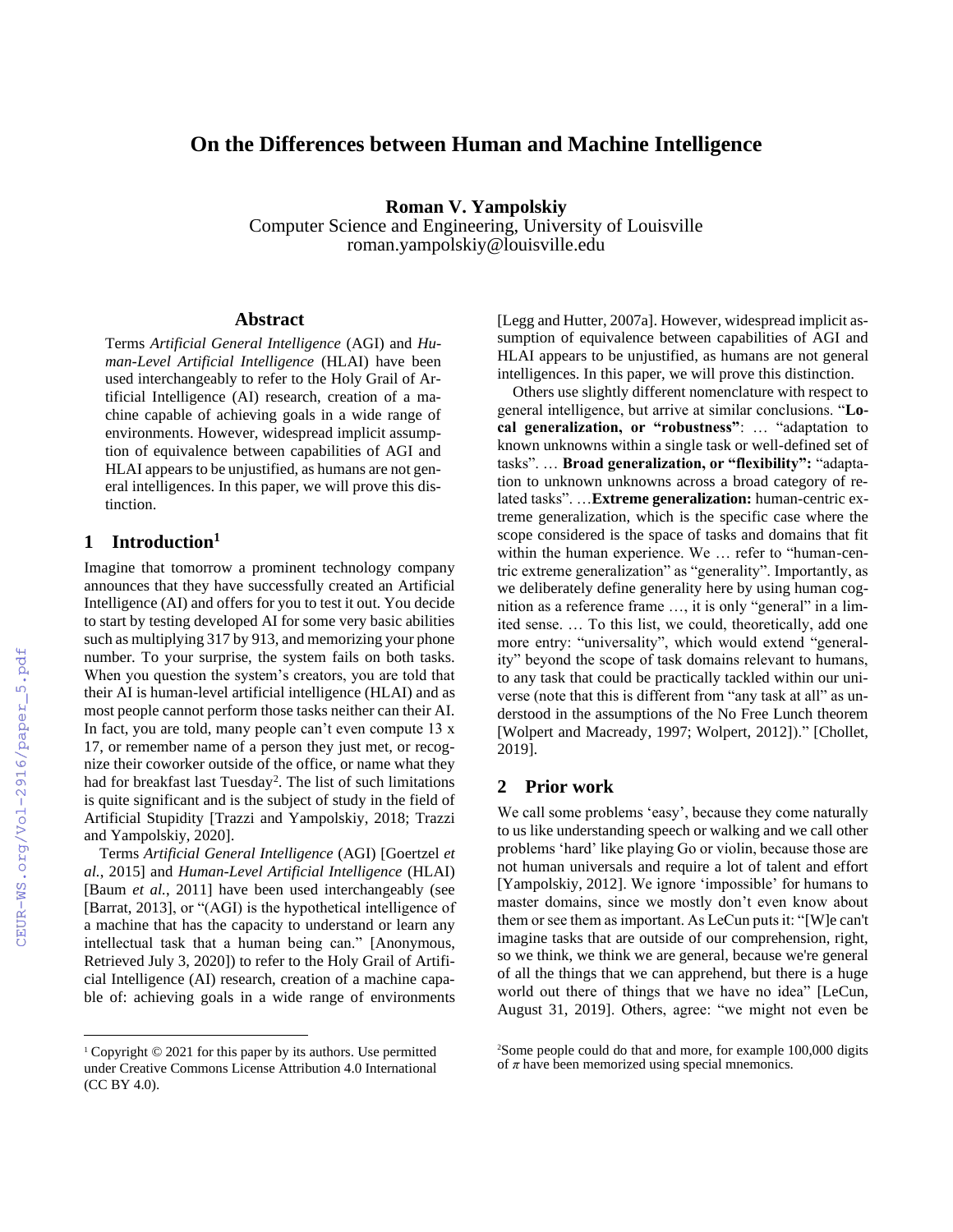aware of the type of cognitive abilities we score poorly on." [Barnett, December 23, 2019].

This is most obvious in how we test for intelligence. For example, Turing Test [Turing, 1950], by definition, doesn't test for universal general intelligence, only for human-level intelligence in human domains of expertise. Like a drunkard searching for his keys under the light because there it is easier to find them, we fall for the Streetlight effect observation bias only searching for intelligence in domains we can easily comprehend [Yampolskiy, 2019]. "The g factor, by definition, represents the single cognitive ability common to success across all intelligence tests, emerging from applying factor analysis to test results across a diversity of tests and individuals. But intelligence tests, by construction, only encompass tasks that humans can perform – tasks that are immediately recognizable and understandable by humans (anthropocentric bias), since including tasks that humans couldn't perform would be pointless. Further, psychometrics establishes measurement validity by demonstrating predictiveness with regard to activities that humans value (e.g. scholastic success): the very idea of a "valid" measure of intelligence only makes sense within the frame of reference of human values." [Chollet, 2019].

Moravec further elaborates the difference between future machines and humans: "Computers are universal machines, their potential extends uniformly over a boundless expanse of tasks. Human potentials, on the other hand, are strong in areas long important for survival, but weak in things far removed. Imagine a "landscape of human competence," having lowlands with labels like "arithmetic" and "rote memorization," foothills like "theorem proving" and "chess playing," and high mountain peaks labeled "locomotion," "hand-eye coordination" and "social interaction." Advancing computer performance is like water slowly flooding the landscape. A half century ago it began to drown the lowlands, driving out human calculators and record clerks, but leaving most of us dry. Now the flood has reached the foothills, and our outposts there are contemplating retreat. We feel safe on our peaks, but, at the present rate, those too will be submerged within another half century." [Moravec, 1998].

Chollet writes: "How general is human intelligence? The No Free Lunch theorem [Wolpert and Macready, 1997; Wolpert, 2012] teaches us that any two optimization algorithms (including human intelligence) are equivalent when their performance is averaged across every possible problem, i.e. algorithms should be tailored to their target problem in order to achieve better-than-random performance. However, what is meant in this context by "every possible problem" refers to a uniform distribution over problem space; the distribution of tasks that would be practically relevant to our universe (which, due to its choice of laws of physics, is a specialized environment) would not fit this definition. Thus we may ask: is the human g factor universal? Would it generalize to every possible task in the universe? … [T]his question is highly relevant when it comes to AI: if there is

such a thing as universal intelligence, and if human intelligence is an implementation of it, then this algorithm of universal intelligence should be the end goal of our field, and reverse-engineering the human brain could be the shortest path to reach it. It would make our field close-ended: a riddle to be solved. If, on the other hand, human intelligence is a broad but ad-hoc cognitive ability that generalizes to human-relevant tasks but not much else, this implies that AI is an open-ended, fundamentally anthropocentric pursuit, tied to a specific scope of applicability." [Chollet, 2019].

Humans have general capability only in those human accessible domains and likewise artificial neural networks inspired by human brain architecture do unreasonably well in the same domains. Recent work by Tegmark et al. shows that deep neural networks would not perform as well in randomly generated domains as they do in those domains humans consider important, as they map well to physical properties of our universe. "We have shown that the success of deep and cheap (low-parameter-count) learning depends not only on mathematics but also on physics, which favors certain classes of exceptionally simple probability distributions that deep learning is uniquely suited to model. We argued that the success of shallow neural networks hinges on symmetry, locality, and polynomial log-probability in data from or inspired by the natural world, which favors sparse loworder polynomial Hamiltonians that can be efficiently approximated." [Lin *et al.*, 2017].

#### **3 Humans are not AGI**

An agent is general (universal [Hutter, 2004]) if it can learn anything another agent can learn. We can think of a true AGI agent as a superset of all possible NAIs (including capacity to solve AI-Complete problems [Yampolskiy, 2013]). Some agents have *limited domain generality*, meaning they are general, but not in all possible domains. The number of domains in which they are general may still be Dedekind-infinite, but it is a strict subset of domains in which AGI is capable of learning. For an AGI it's domain of performance is any efficiently learnable capability, while humans have a smaller subset of competence. Non-human animals in turn may have an even smaller repertoire of capabilities, but are nonetheless general in that subset. This means that humans can do things animals cannot and AGI will be able to do something no human can. If an AGI is restricted only to domains and capacity of human expertise, it is the same as HLAI.

Humans are also not all in the same set, as some are capable of greater generality (G factor [Jensen, 1998]) and can succeed in domains, in which others cannot. For example, only a tiny subset of all people is able to conduct cuttingedge research in quantum physics, implying differences in our general capabilities between theory and practice. While theoretical definition of general intelligence is easy to understand, its practical implementation remains uncertain.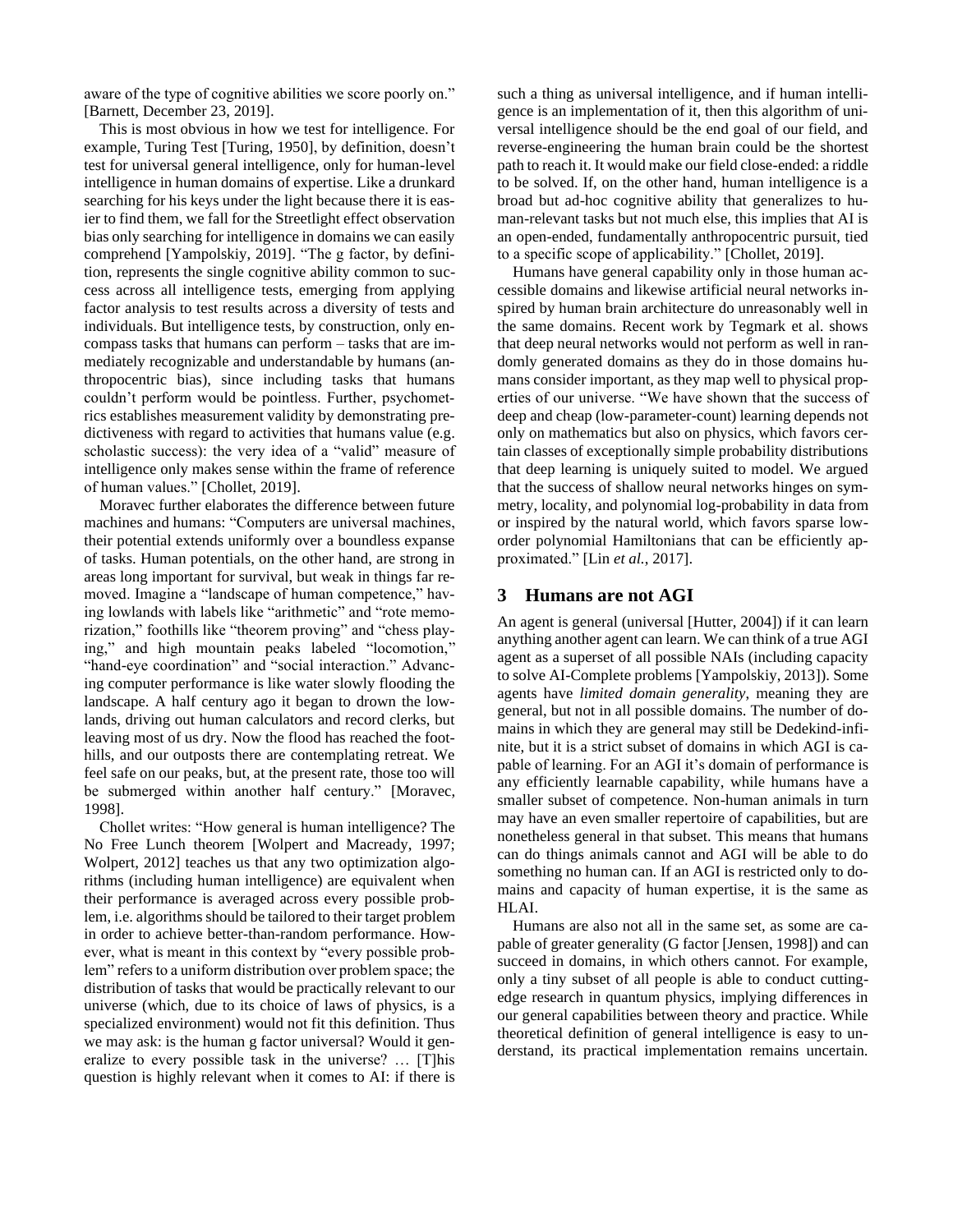"LeCun argues that even self-supervised learning and learnings from neurobiology won't be enough to achieve artificial general intelligence (AGI), or the hypothetical intelligence of a machine with the capacity to understand or learn from any task. That's because intelligence — even human intelligence — is very specialized, he says. "AGI does not exist — there is no such thing as general intelligence," said LeCun. "We can talk about rat-level intelligence, cat-level intelligence, dog-level intelligence, or human-level intelligence, but not artificial general intelligence."" [Wiggers, May 2, 2020].

An agent is not an AGI equivalent if it could not learn something another agent could learn. Hence, we can divide all possible tasks into human learnable and those, which no human can learn, establishing that humans are not AGI equivalent. We already described 'easy' and 'hard' for humans problems, the third category of 'impossible' is what we would classify as abilities impossible for humans to learn efficiently [Valiant, 2013]. Computer-unaided humans [Blum and Vempala, 2020] do not possess capabilities in this category, to any degree, and are unlikely to be able to learn them. If performed by a human, they would be considered magical, but as Arthur Clarke has famously stated: "Any sufficiently advanced technology is indistinguishable from magic."

Some current examples include: estimating face from speech [Oh *et al.*, 2019], DNA [Sero *et al.*, 2019] or ear [Yaman *et al.*, 2020], extracting passwords from typing sounds [Zhuang *et al.*, 2009; Shumailov *et al.*, 2019], using lightbulbs [Nassi *et al.*, 2020] and hard drives [Kwong *et al.*, 2019] as microphones, communicating via heat emissions [Guri *et al.*, 2015b], or memory-write-generated electromagnetic signals [Guri *et al.*, 2015a], and predicting gender, age and smoking status from images of retinal fundus [Poplin *et al.*, 2018]. This is what is already possible with Narrow AI (NAI) today, AGI will be able to see patterns where humans see nothing but noise, invent technologies we never considered possible and discover laws of physics far above our understanding. Capabilities, we humans will never possess, because we are not general intelligences. Even humans armed with simple calculators are no match for such problems.

LeCun gives an example of one task no human could learn: "So let me take a very specific example, it's not an example it's more like a quasi-mathematical demonstration, so you have about 1 million fibers coming out of one of your eyes, okay two million total, but let's talk about just one of them. It's 1 million nerve fibers in your optical nerve, let's imagine that they are binary so they can be active or inactive, so the input to your visual cortex is 1 million bits. Now, they connected to your brain in a particular way and your brain has connections that are kind of a little bit like a convolution net they are kind of local, you know, in the space and things like this. Now imagine I play a trick on you, it's a pretty nasty trick I admit, I cut your optical nerve and I put a device that makes a random permutation of all the nerve

fibers. So now what comes to your, to your brain, is a fixed but random permutation of all the pixels, there's no way in hell that your visual cortex, even if I do this to you in infancy, will actually learn vision to the same level of quality that you can." [LeCun, August 31, 2019].

Chollet elaborates on the subject of human unlearnable tasks: "[H]uman intellect is not adapted for the large majority of conceivable tasks. This includes obvious categories of problems such as those requiring long-term planning beyond a few years, or requiring large working memory (e.g. multiplying 10-digit numbers). This also includes problems for which our innate cognitive priors are unadapted; … For instance, in the [Traveling Salesperson Problem] TSP, human performance degrades severely when inverting the goal from "finding the shortest path" to "finding the longest path" [MacGregor and Ormerod, 1996] – humans perform even worse in this case than one of the simplest possible heuristic: farthest neighbor construction. A particularly marked human bias is dimensional bias: humans … are effectively unable to handle 4D and higher. … Thus, … "general intelligence" is not a binary property which a system either possesses or lacks. It is a spectrum," [Chollet, 2019]. "Human physical capabilities can thus be said to be "general", but only in a limited sense; when taking a broader view, humans reveal themselves to be extremely specialized, which is to be expected given the process through which they evolved." [Chollet, 2019]. "[W]e are born with priors about ourselves, about the world, and about how to learn, which determine what categories of skills we can acquire and what categories of problems we can solve." [Chollet, 2019].

If such tasks are in fact impossible for any human to perform, that proves that humans are not AGI equivalent. But, how do we know what a highly intelligent agent is capable of or more interestingly incapable of learning? How do we know what human's can't learn [Ziesche and Yampolskiy, 2020]? One trick we can use, is to estimate the processing speed [Roberts and Stankov, 1999] for an average human on a particular learning task and to show that even 120 years, a very optimistic longevity estimate for people, is not sufficient to complete learning that particular task, while much faster computer can do so in seconds.

Generality can be domain limited or unlimited. Different animals, such as dolphins, elephants, mice, etc. and humans are all general in overlapping but not identical sets of domains. Humans are not a superset of all animal intelligences. There are some things animals can do that humans cannot and vice versa. For example, humans can't learn to speak animal "languages" and animals can't learn to play chess [Yampolskiy, 2018b]. Richard Hamming made this point in his famous paper - "The Unreasonable Effectiveness of Mathematics": "Just as there are odors that dogs can smell and we cannot, as well as sounds that dogs can hear and we cannot, so too there are wavelengths of light we cannot see and flavors we cannot taste. Why then, given our brains wired the way they are, does the remark, "Perhaps there are thoughts we cannot think," surprise you? Evolution, so far,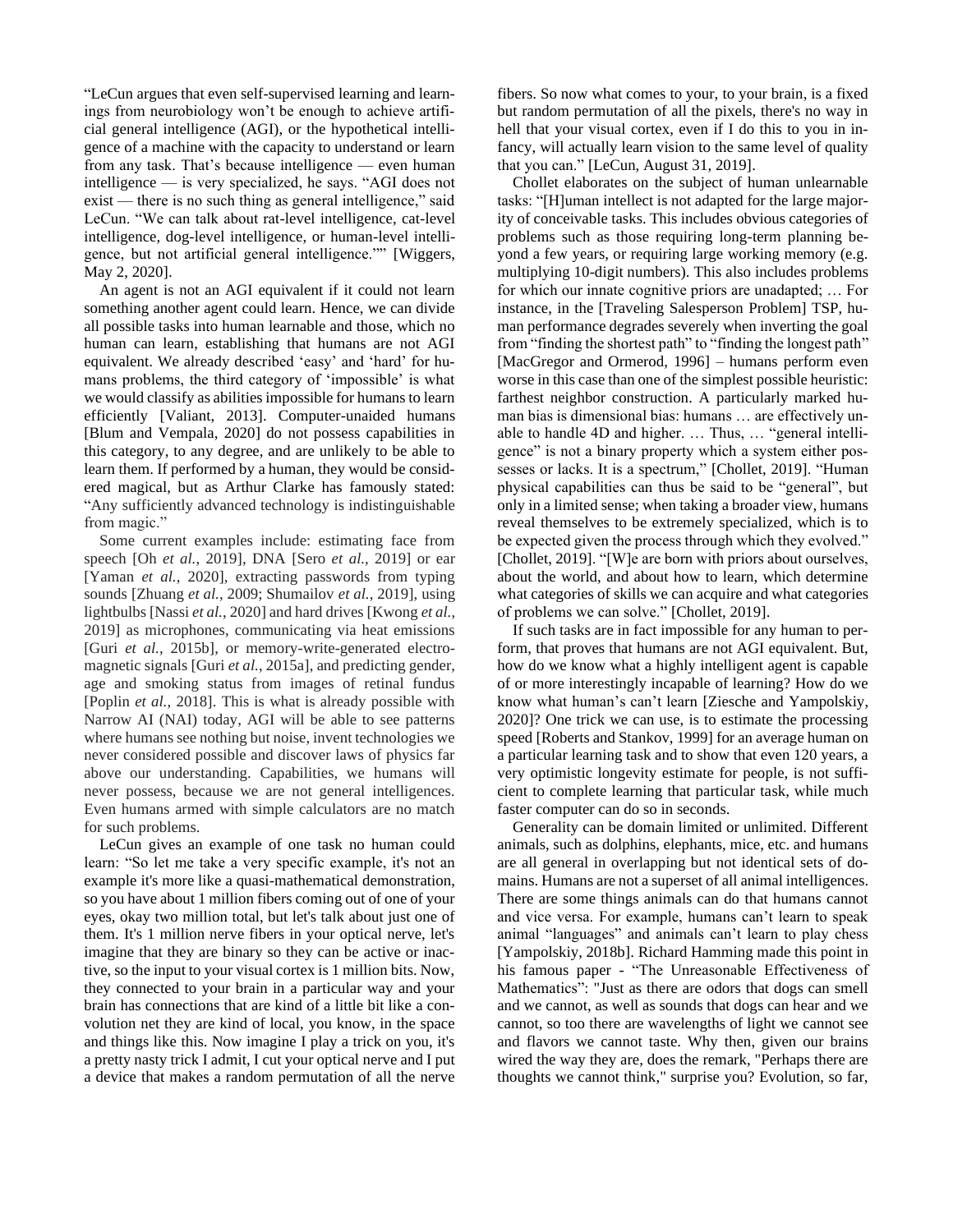may possibly have blocked us from being able to think in some directions; there could be unthinkable thoughts." [Wigner, 1990].

Only AGI is universal/general intelligence over all learnable domains. AGI is not just capable of anything a human can do; it is capable of learning anything that could be learned. It is a Superset of all NAIs and is equal in capability to Superintelligence.

### **4 Conclusions**

There is no shortage of definitions of intelligence [Legg and Hutter, 2007a; Legg and Hutter, 2007b; Hernández-Orallo, 2017; Wang, 2019; Yampolskiy, 2020a], but we felt it was important to clarify that humans are neither fully general nor terminal point in the space of the possible minds [Yampolskiy, 2015]. As Chollet says: "We may even build systems with higher generalization power (as there is no a priori reason to assume human cognitive efficiency is an upper bound), or systems with a broader scope of application. Such systems would feature intelligence beyond that of humans." [Chollet, 2019]. Humans only have a subset of capabilities an AGI will have and the capability difference between us and AGI is far greater than capability difference between AGI and superintelligence (SAI). Bostrom describes three forms of superintelligence (p. 53-57) [Bostrom, 2014]: Speed SAI (like a faster human), Collective SAI (like a group of humans), and Quality SAI (does what humans can't). All three can be accomplished by an AGI, so there is no difference between AGI and SAI, they are the same ( $HLAI \leq AGI = SAI$ ) and the common takeoffspeed debate [Yudkowsky and Hanson, 2008] resolves to hard takeoff, from definitions. This implies even stronger limitations [Yampolskiy, 2017; Yampolskiy, 2019; Yampolskiy, 2020b] on our capability to control AI and a more immediate faceoff. We are already having many problems with Ignorance Explosion [Lukasiewicz, 1974; Lukasiewicz, 1994], an Intelligence Explosion [Loosemore and Goertzel, 2012; Muehlhauser and Salamon, 2012] will be well beyond our capabilities to control.

If we use Legg's definition of intelligence [Legg and Hutter, 2007a], and average performance across all possible problems, we can arrive at a somewhat controversial result that modern AI is already smarter than any human is. An individual human can only learn a small subset of domains and human capabilities can't be trivially transferred between different humans to create a union function of all human capabilities, but that is, at least theoretically, possible for AI. Likewise, humans can't emulate some computer algorithms, but computers can run any algorithm a human is using. Machines of 2020 can translate between hundreds of languages, win most games, generate art, write poetry and learn many tasks individual humans are not capable of learning. If we were to integrate all such abilities into a single AI agent it would on average outperform any person across all possible problem domains, but perhaps not humanity as a whole seen

as a single agent. This may have been true for a number of years now, and is becoming more definitive every year. As an AI agent can be a superset of many algorithms from which it can choose it would not be a subject to the No Free Lunch (NFL) theorems [Wolpert and Macready, 1997; Wolpert, 2012].

While AI dominates humans in most domains of human interest [Goodfellow *et al.*, 2014; Mnih *et al.*, 2015; Silver *et al.*, 2017; Devlin *et al.*, 2018; Clark *et al.*, 2019; Vinyals *et al.*, 2019], there are domains in which humans would not even be able to meaningfully participate. This is similar to the Unpredictability [Yampolskiy, 2020b] and Unexplainability/Incomprehensibility of AI [Yampolskiy, 2019] results, but at a meta-level. The implications for AI control and AI Safety and Security [Callaghan *et al.*, 2017; Yampolskiy, 2018a; Babcock *et al.*, 2019; Babcock *et al.*, July 16-19, 2016] are not encouraging. To be dangerous AI doesn't have to be general, it is sufficient for it to be superior to humans in a few strategic domains. If AI can learn a particular domain it will quickly go from Hypohuman to Hyperhuman performance [Hall, 2009]. Additionally, common proposal for merging of humanity with machines doesn't seem to work as adding HLAI to AGI adds nothing to AGI, meaning in a cyborg agent human will become a useless bottleneck as AI becomes more advanced and the human will be eventually removed, if not explicitly at least implicitly from control. What does this paper tell us? Like the dark matter of the physical universe, the space of all problems is mostly unknown unknowns, and most people don't know that and don't even know that they don't know it. To paraphrase the famous saying: "The more AI learns, the more I realize how much I don't know."

#### **References**

- [Anonymous, Retrieved July 3, 2020] Anonymous. Artificial general intelligence. Wikipedia. Available at: [https://en.wikipedia.org/wiki/Artificial\\_general\\_intelli](https://en.wikipedia.org/wiki/Artificial_general_intelligence)[gence.](https://en.wikipedia.org/wiki/Artificial_general_intelligence)
- [Babcock *et al*., July 16-19, 2016] James Babcock, Janos Kramar and Roman Yampolskiy. The AGI Containment Problem. The Ninth Conference on Artificial General Intelligence (AGI2015). NYC, USA.
- [Babcock *et al*., 2019] James Babcock, János Kramár and Roman V Yampolskiy. Guidelines for artificial intelligence containment. Next-Generation Ethics: Engineering a Better Society. A. E. Abbas: 90-112.
- [Barnett, December 23, 2019] Matthew Barnett. Might humans not be the most intelligent animals? Available at: [https://www.less](https://www.lesswrong.com/posts/XjuT9vgBfwXPxsdfN/might-humans-not-be-the-most-intelligent-animals)[wrong.com/posts/XjuT9vgBfwXPxsdfN/might-hu](https://www.lesswrong.com/posts/XjuT9vgBfwXPxsdfN/might-humans-not-be-the-most-intelligent-animals)[mans-not-be-the-most-intelligent-animals.](https://www.lesswrong.com/posts/XjuT9vgBfwXPxsdfN/might-humans-not-be-the-most-intelligent-animals)
- [Barrat, 2013] James Barrat. Our final invention: Artificial intelligence and the end of the human era, Macmillan.
- [Baum *et al*., 2011] Seth D Baum, Ben Goertzel and Ted G Goertzel. "How long until human-level AI? Results from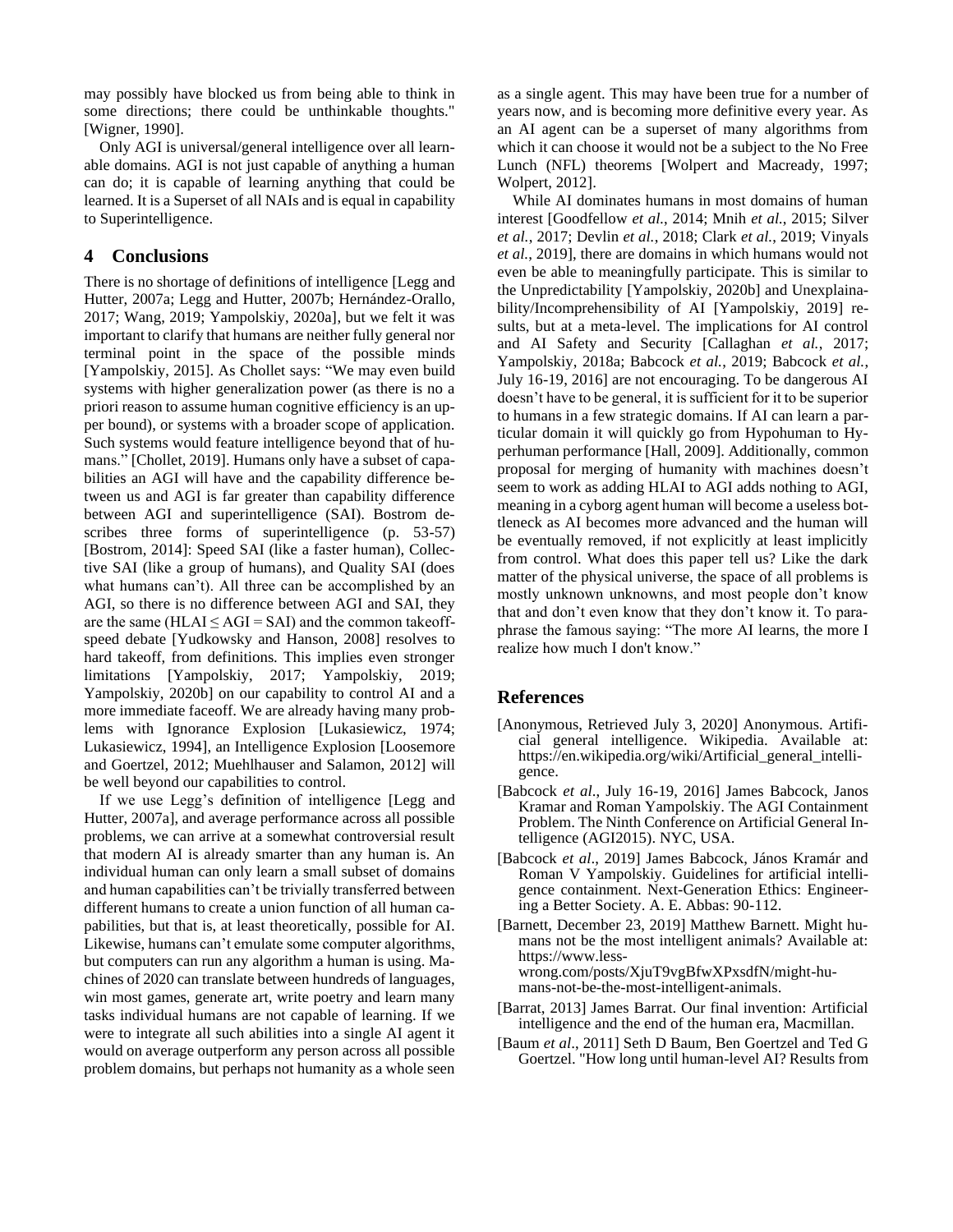an expert assessment." Technological Forecasting and Social Change 78(1): 185-195.

- [Blum and Vempala, 2020] Manuel Blum and Santosh Vempala. "The complexity of human computation via a concrete model with an application to passwords." Proceedings of the National Academy of Sciences 117(17): 9208-9215.
- [Bostrom, 2014] Nick Bostrom. Superintelligence: Paths, dangers, strategies, Oxford University Press.
- [Callaghan *et al.*, 2017] Vic Callaghan, James Miller, Roman Yampolskiy and Stuart Armstrong. The Technological Singularity: Managing the Journey, Springer.
- [Chollet, 2019] François Chollet. "On the measure of intelligence." arXiv preprint arXiv:1911.01547.
- [Clark *et al*., 2019] Peter Clark, Oren Etzioni, Tushar Khot, Bhavana Dalvi Mishra, Kyle Richardson, Ashish Sabharwal, Carissa Schoenick, Oyvind Tafjord, Niket Tandon and Sumithra Bhakthavatsalam. "From 'F' to 'A' on the NY Regents Science Exams: An Overview of the Aristo Project." arXiv preprint arXiv:1909.01958.
- [Devlin *et al*., 2018] Jacob Devlin, Ming-Wei Chang, Kenton Lee and Kristina Toutanova. "Bert: Pre-training of deep bidirectional transformers for language understanding." arXiv preprint arXiv:1810.04805.
- [Goertzel et al., 2015] Ben Goertzel, Laurent Orseau and Javier Snaider. "Artificial General Intelligence." Scholarpedia 10(11): 31847.
- [Goodfellow *et al*., 2014] Ian Goodfellow, Jean Pouget-Abadie, Mehdi Mirza, Bing Xu, David Warde-Farley, Sherjil Ozair, Aaron Courville and Yoshua Bengio. Generative adversarial nets. Advances in neural information processing systems.
- [Guri *et al*., 2015a] Mordechai Guri, Assaf Kachlon, Ofer Hasson, Gabi Kedma, Yisroel Mirsky and Yuval Elovici. GSMem: Data Exfiltration from Air-Gapped Computers over GSM Frequencies. 24th USENIX Security Symposium (USENIX Security 15).
- [Guri *et al*.,2015b] Mordechai Guri, Matan Monitz, Yisroel Mirski and Yuval Elovici. Bitwhisper: Covert signaling channel between air-gapped computers using thermal manipulations. 2015 IEEE 28th Computer Security Foundations Symposium, IEEE.
- [Hall, 2009] J Storrs Hall. Beyond AI: Creating the conscience of the machine, Prometheus books.
- [Hernández-Orallo, 2017] José Hernández-Orallo. The measure of all minds: evaluating natural and artificial intelligence, Cambridge University Press.
- [Hutter, 2004] Marcus Hutter. Universal artificial intelligence: Sequential decisions based on algorithmic probability, Springer Science & Business Media.
- [Jensen, 1998] Arthur Robert Jensen. The g factor: The science of mental ability, Praeger Westport, CT.
- [Andrew *et al*., 2019] Andrew Kwong, Wenyuan Xu and Kevin Fu. Hard drive of hearing: Disks that eavesdrop with a synthesized microphone. 2019 IEEE Symposium on Security and Privacy (SP), IEEE.
- [LeCun, August 31, 2019] Yann LeCun. Yann LeCun: Deep Learning, Convolutional Neural Networks, and Self-Supervised Learning. AI Podcast, Lex Fridman. Available at: [https://www.youtube.com/watch?v=SGSOCuByo24.](https://www.youtube.com/watch?v=SGSOCuByo24)
- [Legg and Hutter, 2007a] Shane Legg and Marcus Hutter. A collection of definitions of intelligence." Frontiers in Artificial Intelligence and applications 157: 17.
- [Legg and Hutter, 2007b] Shane Legg and Marcus Hutter. "Universal intelligence: A definition of machine intelligence." Minds and Machines 17(4): 391-444.
- [Lin *et al*., 2017] Henry W Lin, Max Tegmark and David Rolnick. "Why does deep and cheap learning work so well?" Journal of Statistical Physics 168(6): 1223-1247.
- [Loosemore and Goertzel, 2012] Richard Loosemore and Ben Goertzel. Why an intelligence explosion is probable. Singularity hypotheses, Springer: 83-98.
- [Lukasiewicz, 1974] Julius Lukasiewicz. "The ignorance explosion." Leonardo 7(2): 159-163.
- [Lukasiewicz, 1994] Julius Lukasiewicz. The ignorance explosion: Understanding industrial civilization, McGill-Queen's Press-MQUP.
- [MacGregor and Ormerod, 1996] James N MacGregor and Tom Ormerod. "Human performance on the traveling salesman problem." Perception & psychophysics 58(4): 527-539.
- [Mnih *et al*., 2015] Volodymyr Mnih, Koray Kavukcuoglu, David Silver, Andrei A Rusu, Joel Veness, Marc G Bellemare, Alex Graves, Martin Riedmiller, Andreas K Fidjeland and Georg Ostrovski. "Human-level control through deep reinforcement learning." Nature 518(7540): 529-533.
- [Moravec, 1998] Hans Moravec. "When will computer hardware match the human brain." Journal of evolution and technology 1(1): 10.
- [Muehlhauser and Salamon, 2012] Luke Muehlhauser and Anna Salamon. Intelligence explosion: Evidence and import. Singularity hypotheses, Springer: 15-42.
- [Nassi *et al*., 2020] Ben Nassi, Yaron Pirutin, Adi Shamir, Yuval Elovici and Boris Zadov. Lamphone: Real-Time Passive Sound Recovery from Light Bulb Vibrations. Cryptology ePrint Archive. Available at: [https://eprint.iacr.org/2020/708.](https://eprint.iacr.org/2020/708)
- [Oh *et al*., 2019] Tae-Hyun Oh, Tali Dekel, Changil Kim, Inbar Mosseri, William T Freeman, Michael Rubinstein and Wojciech Matusik. Speech2face: Learning the face behind a voice. Proceedings of the IEEE Conference on Computer Vision and Pattern Recognition.
- [Poplin *et al*., 2018] Ryan Poplin, Avinash V. Varadarajan, Katy Blumer, Yun Liu, Michael V. McConnell, Greg S. Corrado, Lily Peng and Dale R. Webster. "Prediction of cardiovascular risk factors from retinal fundus photographs via deep learning." Nature Biomedical Engineering 2(3): 158-164.
- [Roberts and Stankov, 1999] Richard D Roberts and Lazar Stankov. "Individual differences in speed of mental processing and human cognitive abilities: Toward a taxonomic model." Learning and Individual Differences 11(1): 1-120.
- [Sero *et al*., 2019] Dzemila Sero, Arslan Zaidi, Jiarui Li, Julie D White, Tomás B González Zarzar, Mary L Marazita, Seth M Weinberg, Paul Suetens, Dirk Vandermeulen and Jennifer K Wagner. "Facial recognition from DNA using face-to-DNA classifiers." Nature communications 10(1): 2557.